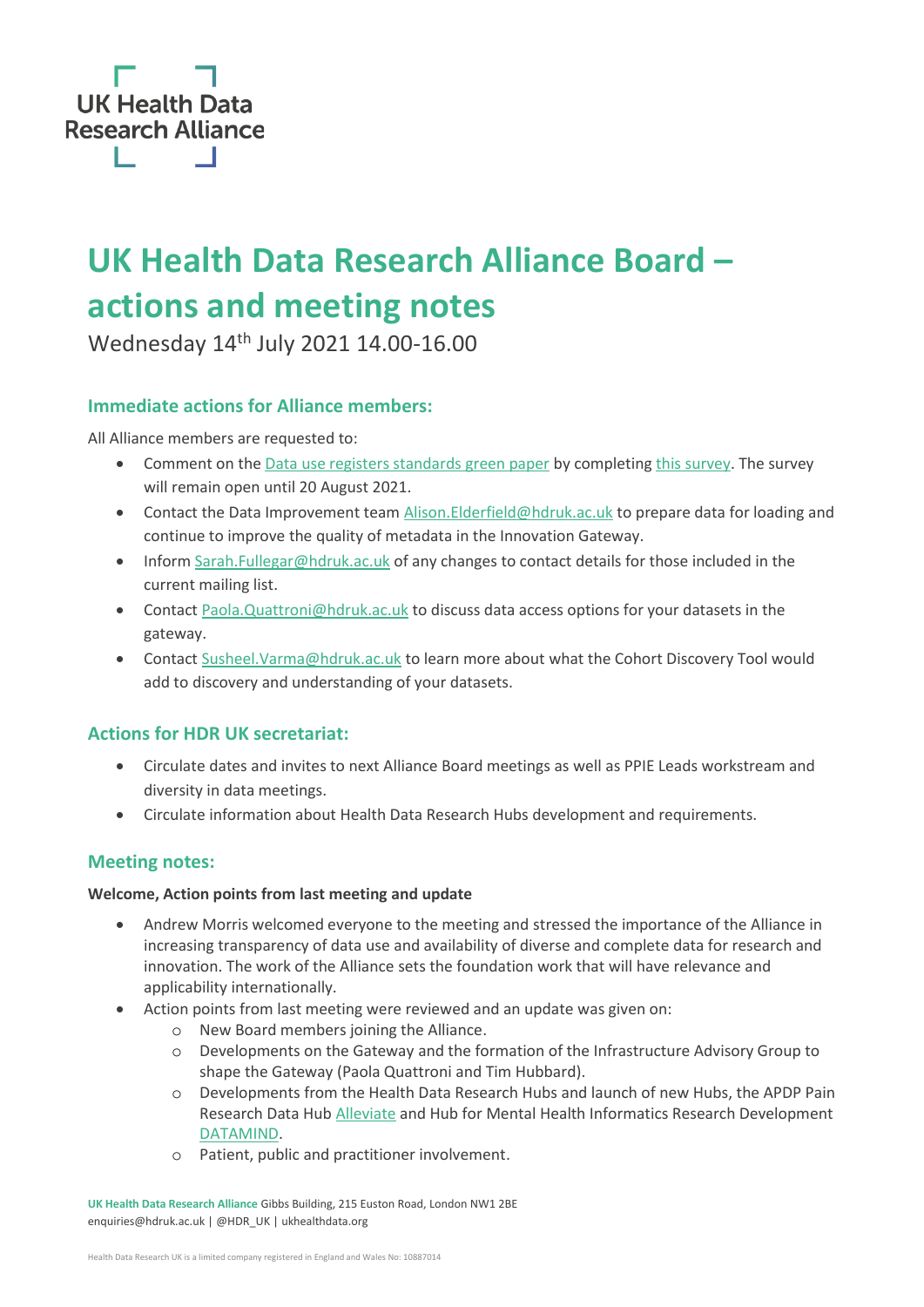

#### **Updates from members**

As part of the general updates, representatives from the devolved nations provided a summary of recent work.

- David Ford provided an update on the work of SAIL Databank in Wales:
	- o SAIL continues to provide services across the UK and internationally.
	- o Work with ICODA is ongoing to accelerate international COVID-19 research.
	- $\circ$  Involvement in the National Core Studies Longitudinal Linkage Consortium work bringing what will be a couple of dozen of the UK's best cohorts studies all together onto one data platform.
- Scott Heald and David Crossman provided an update on behalf of Public Health Scotland and Scottish government:
	- o Research Data Scotland launched in September and now offers a route by which researchers can access admin and health data across sector. The eDRIS team and Public Health Scotland are part of Research Data Scotland.
	- $\circ$  A new research hub and a Covid related research repository also launched recently.
	- o David Crossman reiterated his support to the UK Health data Alliance and highlighted the important function in a 4-nation approach.
- Paul Gilliatt provided an update on behalf of NHS Digital.
	- o Demand on data services continues to be very high for both Covid and non-Covid research, with pressure especially on teams working in data access and production.
	- $\circ$  The DigiTrial service demonstrated the success of the Hub programme and was highly commended in category of team of the year at recent HDR UK awards and the RECOVERY trial was joint winner of the Impact of the year.
	- o The CVD COVID UK consortium was recognised as Team of the Year.
	- o Most of the NHS Digital metadata listed in the Gateway are platinum standard.
	- o Work is ongoing to create a new data collection General Practice Data for Planning and Research (GPDPR).

**Post meeting note:** A [new letter published by Jo Churchill on 19 July](https://digital.nhs.uk/data-and-information/data-collections-and-data-sets/data-collections/general-practice-data-for-planning-and-research/secretary-of-state-letter-to-general-practice) specified that while work is continuing on the infrastructure and communication for the project, the initially set out data of 1 September for the collection launch has been removed. Data will only be uploaded when certain conditions are met, including a functional NHSD Trusted Research Environment. Data will be accessed and used by the research community only via the NHSD TRE.

#### **Gateway update**

• An update on Gateway development and new releases was provided by Paola Quattroni (Alliance Delivery Manager). A Gateway report for data custodians (Paper B) was circulated for the first time to provide an update on the level of engagement and progress of Alliance members in metadata onboarding, improvements, data access requests and cohort discovery. A report will be produced in advance of each Alliance Board meeting to demonstrate progress.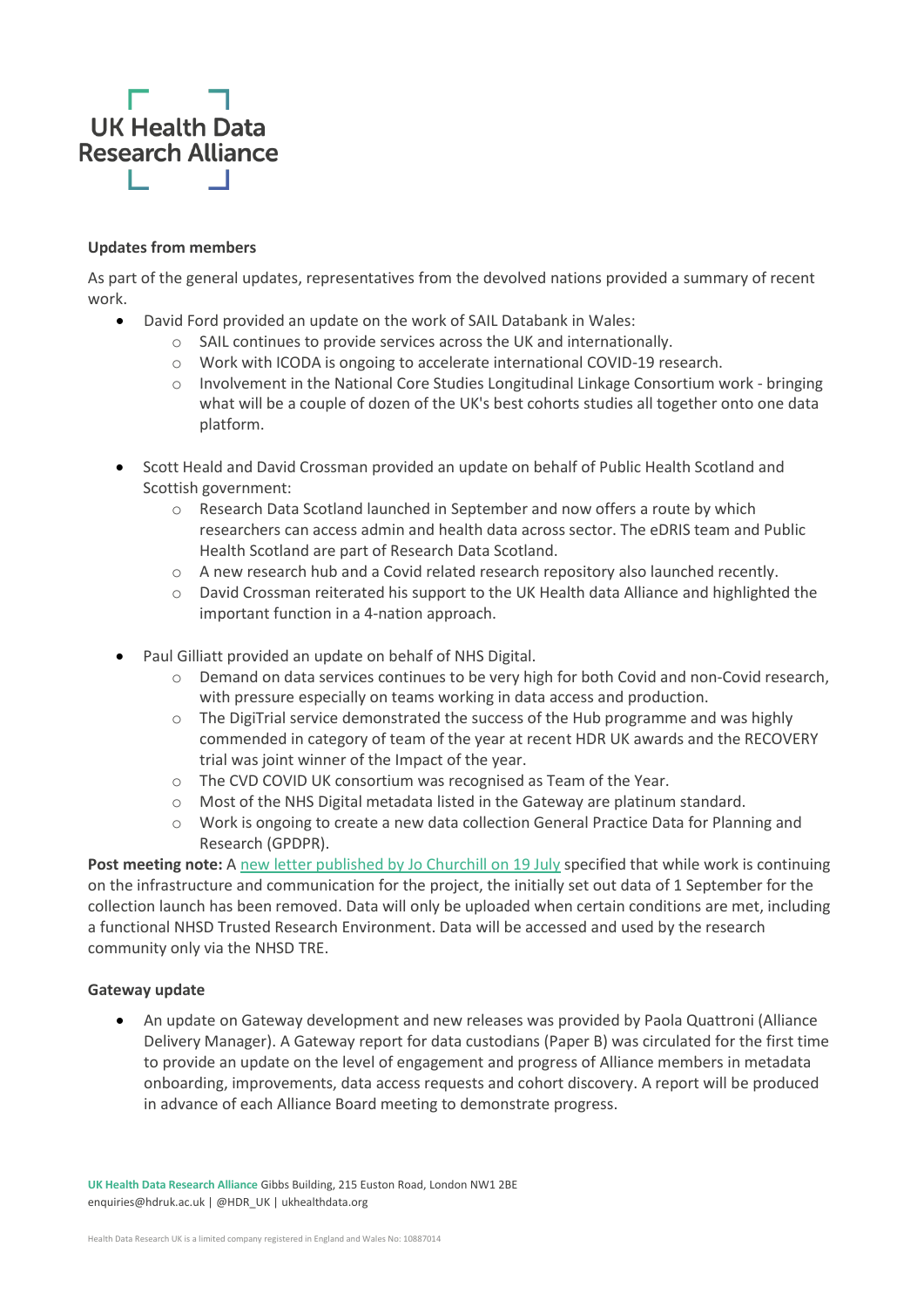

• Tim Hubbard (Genomics England) updated on the Infrastructure Advisory Board who met 3 times so far and is providing advice on Gateway functionalities and general direction of travel. Federated identity management is one of the next pieces of work being undertaken.

#### **Data use and transparency**

David Seymour introduced the session and highlighted work across the sector on improving transparency of how health data is used for research.

- A green paper proposing recommendations for [Data Use Registers](https://ukhealthdata.org/news/uk-health-data-research-alliance-seeks-feedback-on-a-data-use-registers-green-paper/) to increase transparency has been published and is now open for consultation.
- The crucial role of trusted research environments to ensure safe and trustworthy access and use of data for research has been mentioned by the [House of Commons](https://hansard.parliament.uk/commons/2021-06-24/debates/2FA13B90-5377-4E73-A941-80F6A536B560/UseOfPatientData) several times in the past few weeks.
- Both importance of using health data to deliver public benefit and how we can use the UK infrastructure to drive and reinforce standards and recommendation of best practice are to be addressed.
- Vicky Chico (National Data Guardian) highlighted work on the [Putting Good into](https://www.gov.uk/government/publications/putting-good-into-practice-a-public-dialogue-on-making-public-benefit-assessments-when-using-health-and-care-data) Practice guidance and collaboration with HDR UK on embedding some of the public benefit work into the Gateway. A final guidance following consultations will be published later this year.
- Gerry Reilly (Technologist in Residence, HDR UK) introduced a [new programme of work to deliver](https://www.hdruk.ac.uk/events/ukri-data-research-infrastructure-collaborative-design-dialogue-launch/)  [secure flexible interoperable infrastructure.](https://www.hdruk.ac.uk/events/ukri-data-research-infrastructure-collaborative-design-dialogue-launch/) A design and dialogue phase has commenced and will continue throughout 2022.

Debbie Keatley, member of the HDR UK Public Advisory Board, outlined main points from a [recommendation paper developed by the Public Advisory Board](https://www.hdruk.ac.uk/wp-content/uploads/2021/07/280621-PAB-Data-Access-procedures-paper-Building-trust-in-data-access-through-public-involvement-in-governance.pdf) suggesting how public and patient understanding of and involvement in data governance procedures could be improved to maintain public trust.

The Board welcomed these recommendations and agreed to the publication of a supportive response to the recommendations that has now been published on th[e Alliance website.](https://ukhealthdata.org/news/building-trust-in-data-access-through-patient-and-public-involvement-in-governance/)

#### **Diversity and Inclusion**

This session covered two main projects: the Black Internship programme and Diversity-in-data.

- Tammy Palmer (HDR UK) provided a brief update on the internship programme currently ongoing. Internships in all organisations involved will end on August 6<sup>th</sup>.
- Three interns: [Shukrat O. Salisu-Olatunji,](https://www.hdruk.ac.uk/people/shukrat-o-salisu-olatunji/) [Abigail Medhin a](https://www.hdruk.ac.uk/people/abigail-medhin/)nd [Sean Muchenje](https://www.hdruk.ac.uk/people/sean-muchenje/) from the programme provided an overview of their personal experience.
- Karim Mahmoud (HDR UK Data Science intern) provided a summary of his internship experience and showcased an initial analysis of diversity-related variables for metadata listed by Alliance members in the Innovation Gateway. The analysis showed technical metadata are incomplete, with a low percentage of datasets including diversity-related variables and highlighted need for improvement.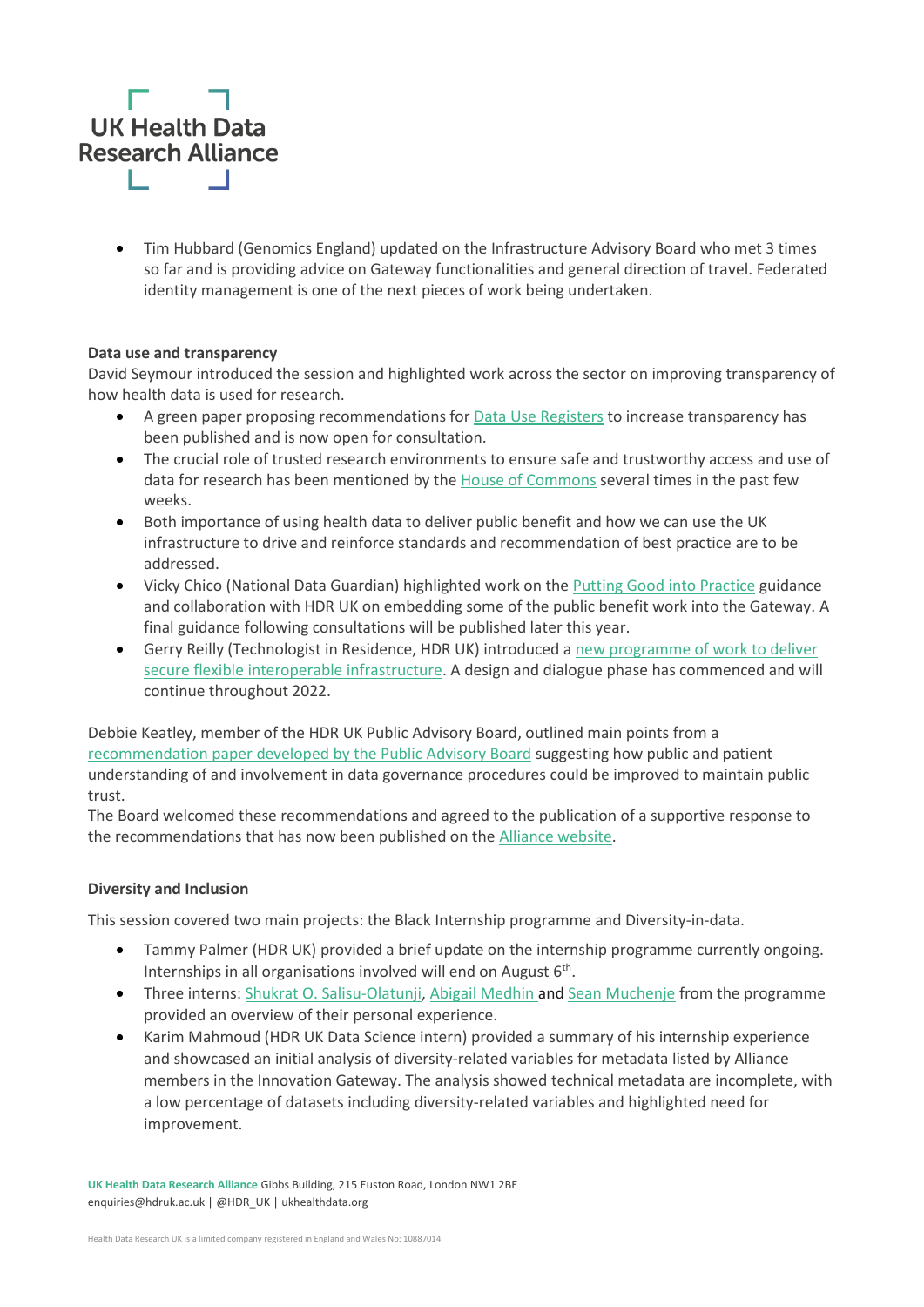

## **Next Alliance Board meetings**

The next Alliance Board meeting will take place via Zoom on 20 Oct 10.00-12.00. Please contact [Sarah.Fullegar@hdruk.ac.uk](mailto:Sarah.Fullegar@hdruk.ac.uk) if you have not received an invite. Invites to 2022 Board meetings will be circulated soon.

#### **Appendix**

**Attendees via Zoom**

| <b>Name</b>               | Organisation                              |
|---------------------------|-------------------------------------------|
| Kathy Rowan               | <b>ICNARC</b>                             |
| David Jenkinson           | <b>Brain Tumour Charity</b>               |
| Vicky Chico               | Office of National Data Guardian          |
| Mark Avery                | <b>Gut Reaction Hub</b>                   |
| David Crossman            | Scottish Government                       |
| Aziz Sheikh               | <b>BREATHE Hub</b>                        |
| Kinga Varnai              | Oxford University Hospital                |
| Janet Valentine           | CPRD                                      |
| Ewan Harrison             | COG-UK                                    |
| Shukrat Salisu-Olatunji   | Black internship programme                |
| Abbi G-Medhin             | Black internship programme                |
| Sean Muchenje             | Black internship programme                |
| Dorothea Nitsch           | The Renal Association                     |
| Maria Koufali             | Nottingham University Hospitals NHS Trust |
| Debbie Keatley            | HDR UK Public Advisory Board              |
| Kerrie Woods              | <b>Oxford University Hospital</b>         |
| Ricardo Ribas             | <b>NDAU Imperial College</b>              |
| <b>Becky Moss</b>         | <b>NDAU Imperial College</b>              |
| Debbie Keatley            | HDR UK Public Advisory Board              |
| Suzy Gallier              | <b>PIONEER</b>                            |
| Julia Hippisley-Cox       | <b>QResearch</b>                          |
| Stephen Lock              | <b>NIHR Clinical Research Network</b>     |
| Erik Mayer                | Imperial College Healthcare NHS Trust     |
| Jessica Catone            | DATA-CAN                                  |
| Yvonne Silove             | <b>HQIP</b>                               |
| <b>Paul Gilliatt</b>      | <b>NHS Digital</b>                        |
| Andy Roddam               | Our Future Health                         |
| <b>Alastair Denniston</b> | <b>INSIGHT</b>                            |
| Alistair Weir             | Guy's and St Thomas Hospital              |